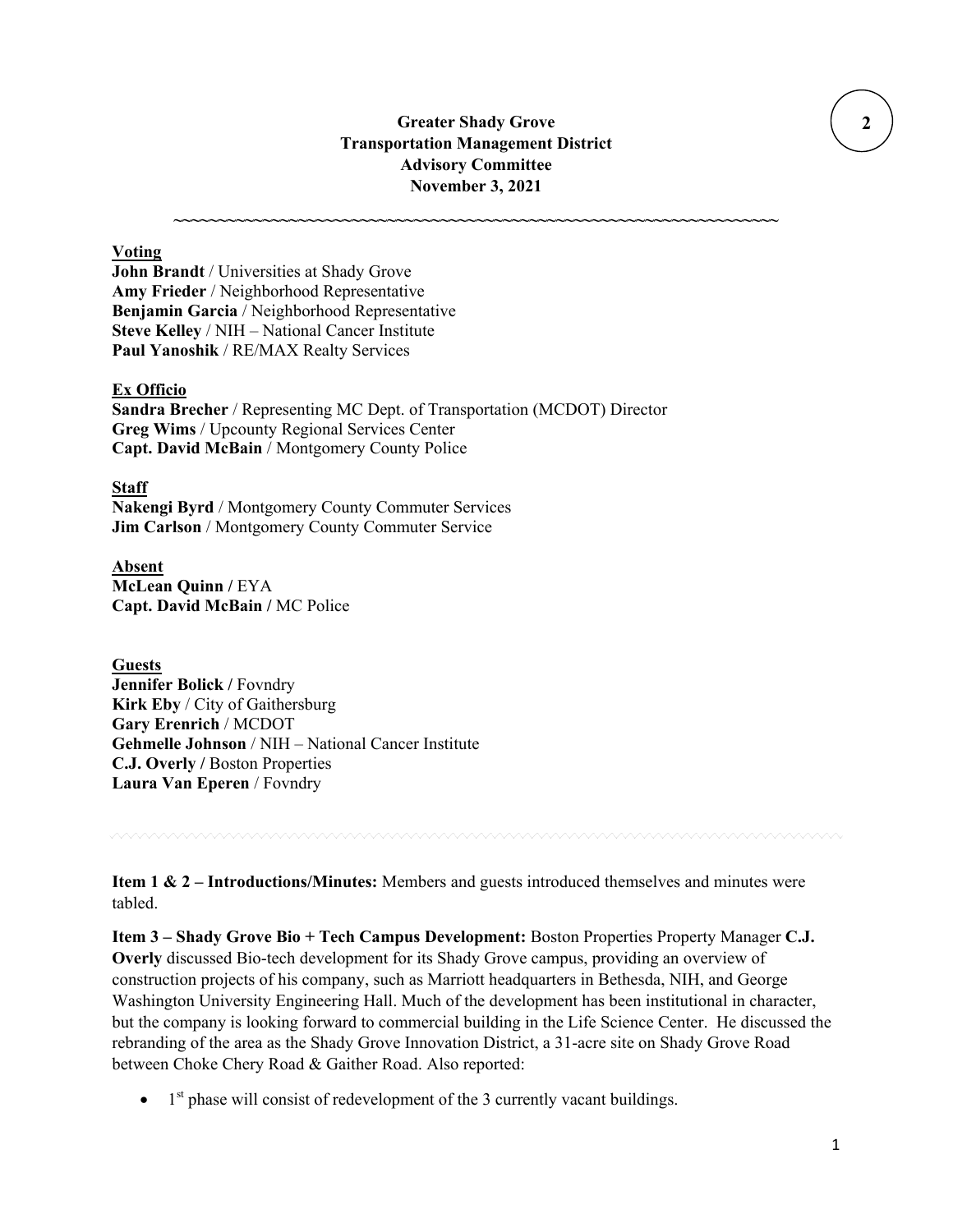- Phase 2 is the redesign of the four existing buildings that have tenants who will be relocated.
- The first step is securing a tenant for 2 Choke Cherry Rd.; the second step of renovating 4 Choke Cherry Rd. and adding density, then renovating the building at 2094 Gaither Rad for a small Life Science tenant.
- The Master plan presented is not final and shows examples of proposed development, such as new connecting roadways and greenspaces – parking being reduced to free up greenspace
- Boston Properties has partnered with the City of Rockville since portions of the development are in jurisdiction boundaries.
- The seven buildings currently on the site will be converted to 60% lab and 40% office space. The labs will be equipped with everything to meet market demand, including lab hoods and support rooms.
- Proposing for redevelopment the connections between buildings and the surrounding King Farm area, including bus rapid transit (BRT) connections & bikeshare stations.
- The traffic impact and trip generation will see a net reduction of the first phase of the project that consist of redevelopment construction of two buildings

**Mr. Overly** explained market demand for laboratory space demand, reporting that Biosafety Level 2 (BSL-2) is a very common standard for lab space, as it is biology  $\&$  gene based and less for chemical types of work. BSL-3 is less in demand since it is used for more specialized work.

- A Montgomery College advisory panel analysis reported that Montgomery County needs two million sq. ft. of lab space to meet growing life science market demand.
- Life science industry is the most important economic development in the County for postpandemic actions in preparation for future pandemics
- Biotech companies are having a difficult time finding space due to under development- next space not available till May 2022

The presentation concluded with a discussion of the site's connectivity to surrounding retail, food and other amenities and pedestrian traffic improvements in the area.

**Item 4 – Metro Update: Gary Erenrich** updated the Committee on the Metro derailment and other news.

- There were 100 trains in use before the derailment; now 30 trains remain in service.
- The service plan requires 40 trains in service a day  $w/1$  or 2 unscheduled trains for when some go out of service to reduce crowding.
- Metro is up to 41 trains and is making progress, as some of the 2000  $\&$  3000 Series cars are being pulled out of storage at Shady Grove which is currently closed - Rockville & Shady Grove stations closed during canopy project at Rockville station.
- Shady Grove station was reopened to allow access to trains in storage to add to the fleet, increasing service from 41 trains to 50. Service is running at 90%, which is every 15 minutes on the Red Line.
- Crowd control on cars are 70-80 riders per car.
- A report as to what cause the derailment is being submitted to the Metropolitan Washington Safety Committee.
- Derailment cause was due to malfunctioning axels causing wheels to derail normally if one set of wheels derails, the other set will guide them back on track.